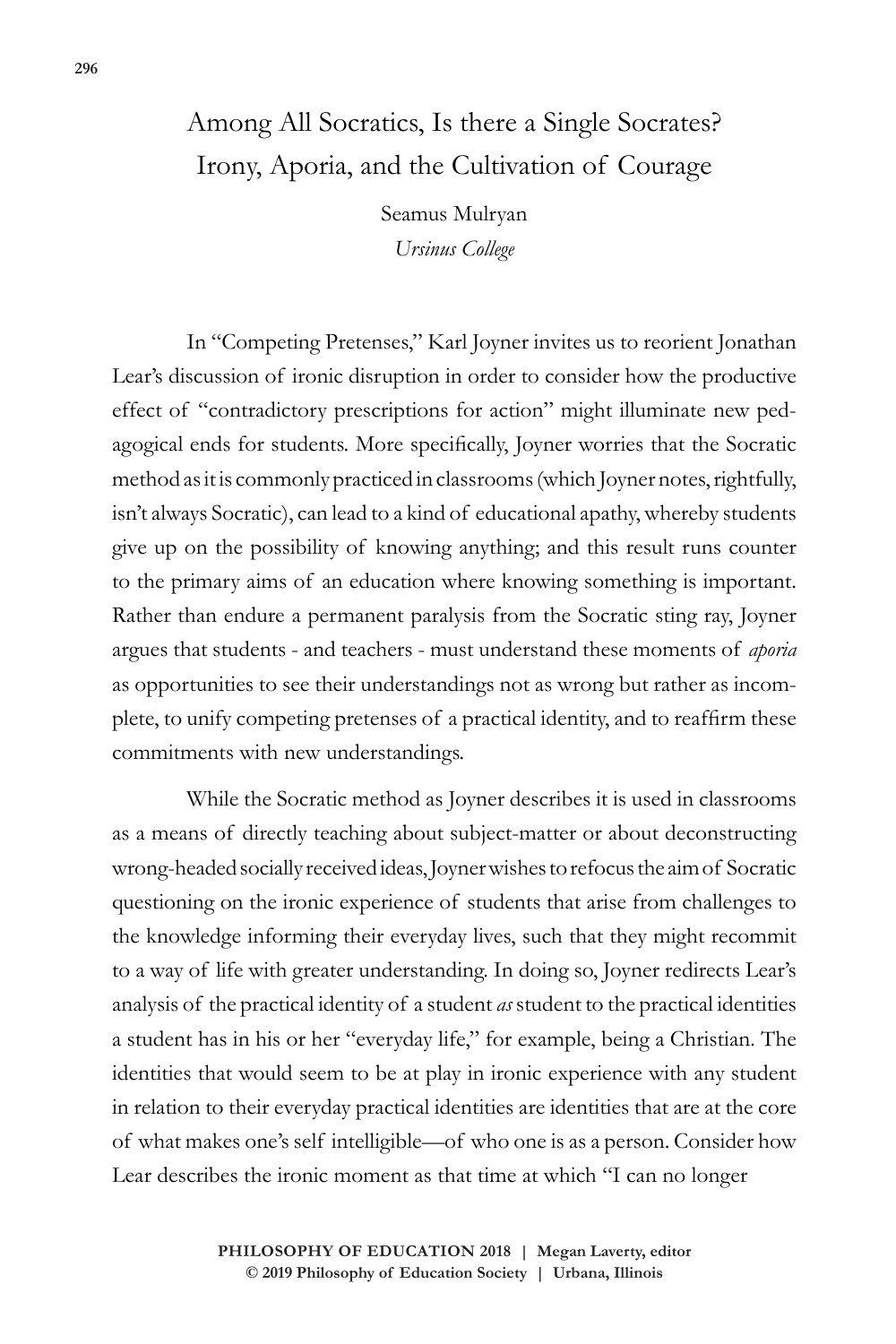make sense of myself ... in terms of my practical identity."<sup>1</sup> I would add to this relationship between self-intelligibility and practical identity that these identities are also inextricable from one's vision of living a good life.

We maintain particular identities because they accord with our vision of a good life, and any challenge to what we value as composing a good life becomes a threat to the intelligibility of one's self.<sup>2</sup> In the example of the practical identity of being Catholic, being a good Catholic is important not necessarily because being a good Catholic is meaningful in itself, but because such an identity fits into a larger constellation of practical activities that comprise what I see to be a good life. Charles Taylor says these commitments provide people:

> the frame within which they can determine where they stand on what is good, or worthwhile, or admirable, or of value … [W]ere they to lose this commitment or identification, they would be at sea, as it were … It's what we call an "identity crisis" … They lack a frame or horizon within which things can take on a stable significance ... <sup>3</sup>

It is not surprising, then, that Lear says the moment where we lose sight of the *telos* of our practical activity, a moment he calls ironic disruption, is perfumed with a sense of uncanniness, and he likens it to an event where Socrates stands in one spot through the entire night "not because he is too busy thinking but because he *cannot walk*, not knowing where his next step should be."4

I would venture the claim that this is not an experience one necessarily welcomes without practice, instruction, or prior valuing of the experience, and this is especially true considering the effect ironic disruption has on one's self-intelligibility. In fact, considering Lear's ironic experience requires ironic disruption, I would say that the capacity for ironic disruption must be part of the practical identity of the student as student, in a classroom where Joyner's pedagogy of competing premises is central. I would also say that what Lear wants to call a capacity for ironic disruption I would call courage, that that what Socrates aims to do is to educate his interlocutors in what I've called the courage of dialogue, and that the success of this aim is indicated precisely by whether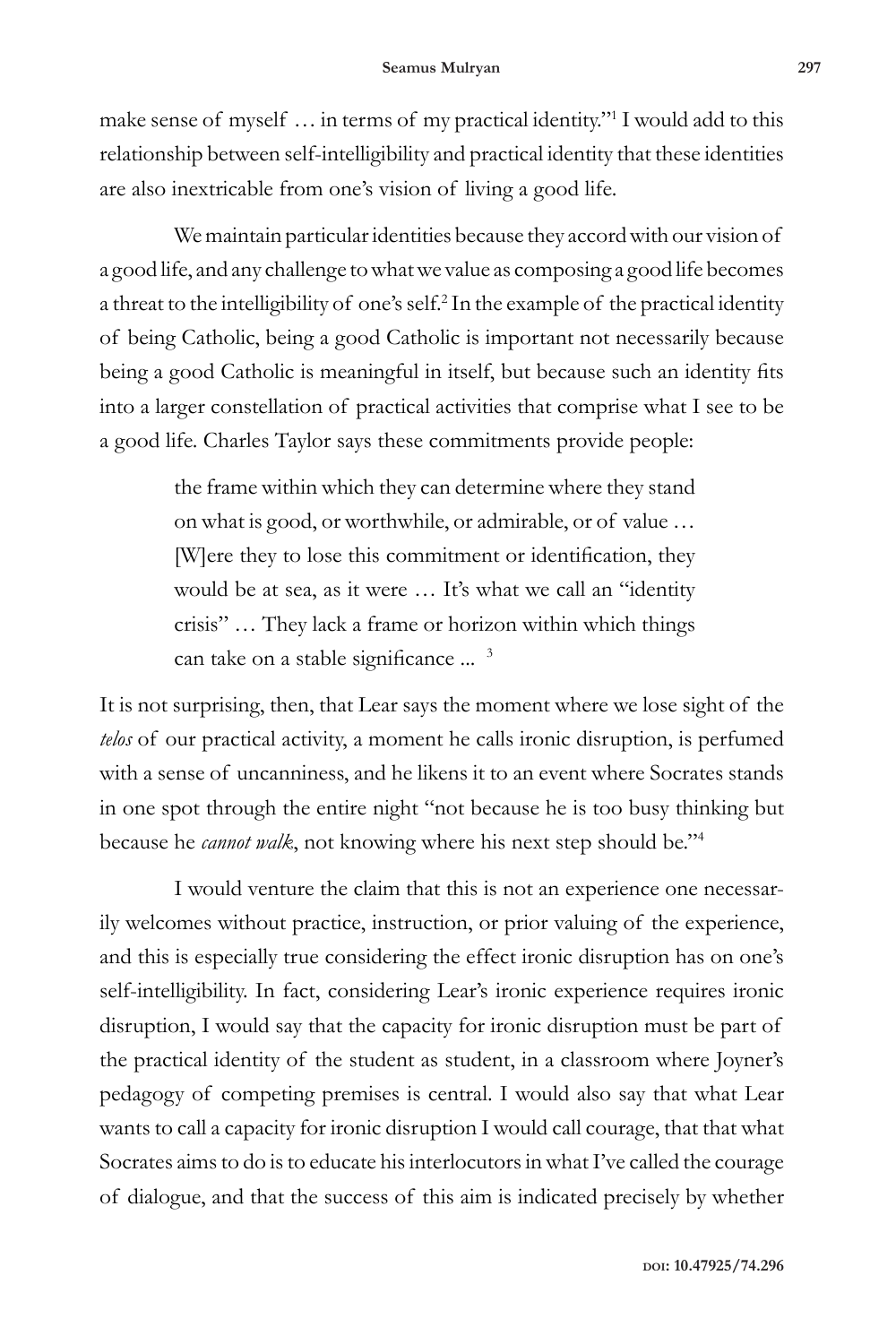and to what degree Socrates' interlocutors leave in a state of not-knowing.5 To make these claims is also first to make a distinction from any claim that Socrates is centrally teaching about *knowing* what courage is, as it ostensibly appears to be, for example, in Plato's *Laches*, and second to say that the fact a dialogue ends in a stalemate is not all that strange or problematic as an aim of education.<sup>6</sup> In *Laches*, Nicias never seems to experience the uncanniness of ironic disruption. So, while they might not come to any conclusion about how, exactly, to define courage, this end does not appear to affect them in such a way that they *cannot fight courageously*, that they cannot act in a manner generally prescribed by the concept under consideration. This absence of uncanniness is why I disagree with Joyner that Nicias experiences Lear's irony—there appears to be no ironic disruption. A stronger example of Lear's ironic disruption might be found in *Meno.* Meno explicitly declares that he no longer knows what to say about a subject he has held forth on, *that* being precisely the center of his practical identity—to know what to say about that subject—and that being the activity in which he is engaged at that moment. This experience is so strong for Meno that he likens it to being stung by a sting ray—something quite painful.<sup>7</sup> This is the end result, and a successful one, of what Socrates says of his engagement with others: that "I infect them with the perplexity I feel myself."<sup>8</sup> In the end, Socrates succeeds with Meno; he becomes more courageous.<sup>9</sup> And while this education is risky for student and teacher alike, it is an education that is worthwhile, because a student properly educated to have this kind of courage might give up on knowing anything *dogmatically*, and the primary risk I see of Joyner's proposal is that it does not militate against dogmatic understandings or cause one to invite a deep questioning of one's ideological commitments.10

Perhaps the error of Socratic questioning as it is problematically used by teachers, then, is not that it risks ending up in educational apathy and nihilism as Joyner contends but that teachers misunderstand the aim and means of Socratic seminar or misuse Socratic questioning, rightfully understood. Take as a counter example of this problem the third pillar of education in Mortimer Adler's *Paideia Proposal*. 11 Here, Adler advocates *maieutic* or Socratic questioning as the primary instructional means in the seminar classroom, in which books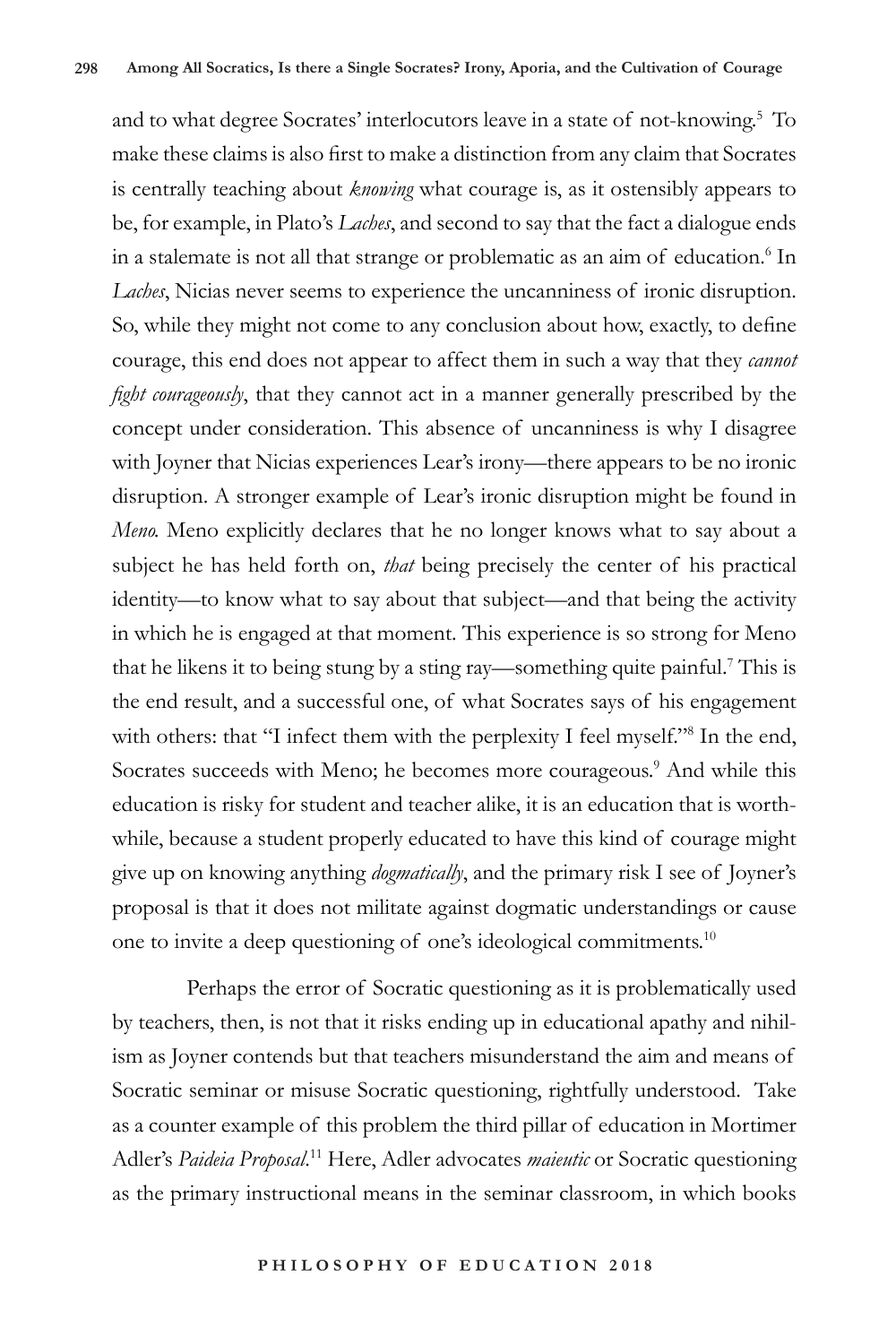are discussed that answer questions with no definitive answers.12 In such a classroom, the aim *is* for a student to come to the realization that there is no definitive answer for the kind of question being asked, and, in fact, any answer offered by a student as the one-and-only answer will quickly and easily be found to be wrong—not necessarily that the student's entire answer is wrong but that the assumed status of that answer as the *one* answer, i.e., its status as a dogmatic answer, is wrong. Ideally, this leads not to educational apathy but educational curiosity about all of the answers one might find for a whole host of questions, and it invites students into a greater understanding of those questions through an array of competing answers encountered.

Adler's aim of Socratic questioning also does not lead a student to believe that what he or she brings into the pedagogical situation is of little value, saving it from one of Joyner's concerns. Rather, the student might find that others have thought similar things before, in diverse and richer ways, but that such an answer is situated in an ongoing conversation comprised of different answers to the central question of the text or seminar. It would achieve the aim Joyner seeks, that "students … learn the concepts and understandings they bring into the classroom are not wrong, but rather incomplete, ready to be flushed out by thinking through contradictions and complexities." Maybe Joyner's concern, then, is not so much that Socratic questioning itself needs a correction but rather that the problematic educational practices he points to do not necessarily take as their aim "becoming human" in the way Lear means it—the educational aim that we learn to inhabit practical identity *well* by developing a capacity for ironic experience, a capacity I would call a virtue, namely courage.13 On this view, maybe Joyner's solution is to help the teacher sail clear of the rocky shores of educational hopelessness and nihilism by encouraging them to keep Lear's idea of irony in view, not as a primary end of Socratic questioning but as a potential salve to heal an infected torpedo fish sting that cannot heal on its own, if we believe it should be healed at all.

<sup>1</sup> Jonathan Lear, *A Case for Irony* (Cambridge, MA: Harvard University Press, 2011), 18.